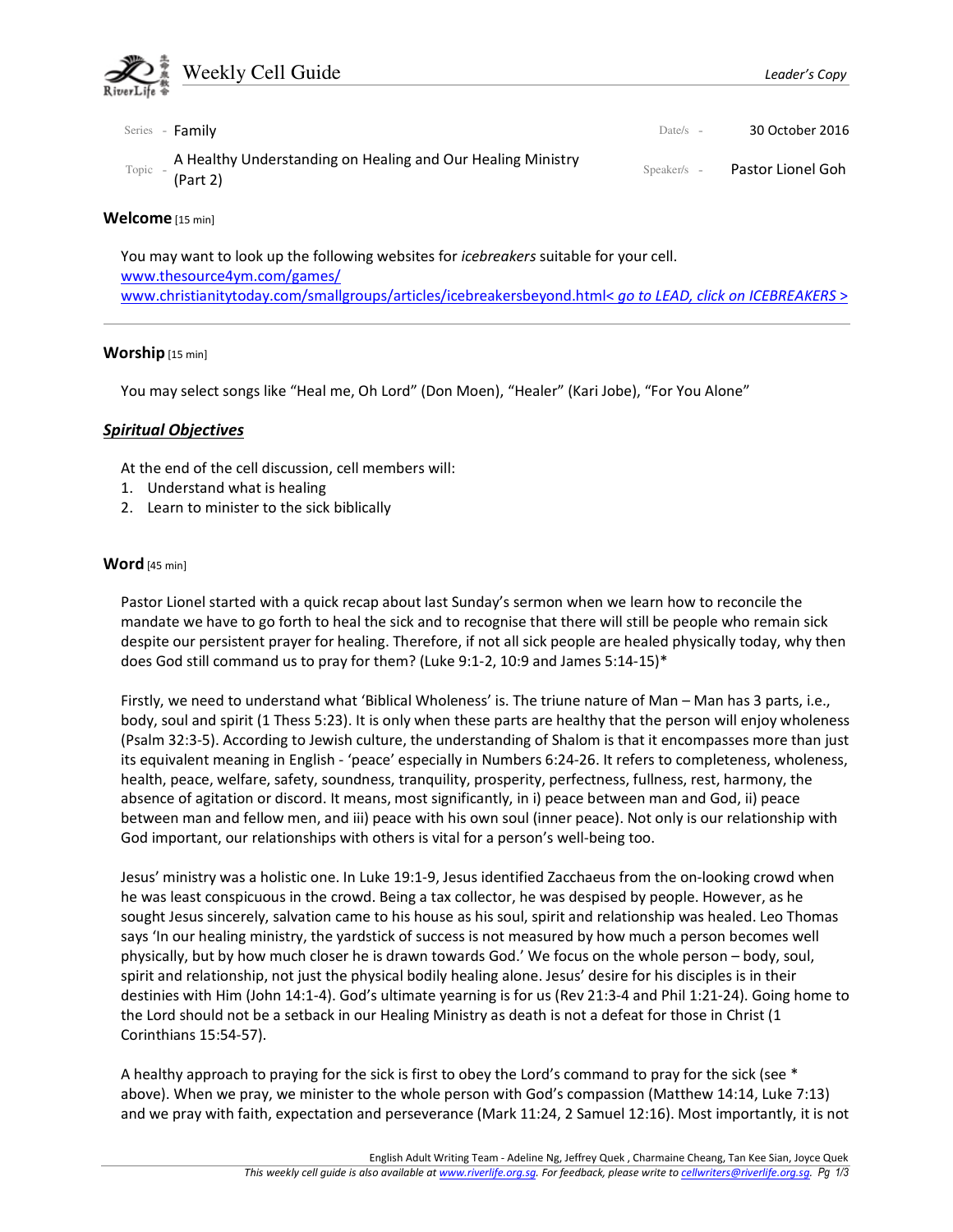

about how hard we have prayed, but that we rest in God's sovereignty and leave the outcome to our God. Upon occasions when the sick becomes terminally ill, do not despair but know God is sovereign and gravitate towards his or her and loved ones' spiritual, emotional and relational needs. When finality comes, we play an important role to prepare them to boldly embrace his or her eternal destiny (2 Timothy 4:6-8) and for the loved ones to let him 'return home' to be with our Lord.

In conclusion, Pastor Lionel taught on three reasons why God want us to pray for the sick and he encouraged us to continue to do so unceasingly: (i) to show His compassion (Matthew 14:14, Luke 7:13), (ii) to bring holistic restoration (Luke 5:18-25), and (iii) to testify that God's Kingdom is here on earth and advancing (Mark 16:17- 18).

#### Discussion Questions

1. Pastor shared about how we should reconcile God's mandate to pray for the sick and His sovereignty over the life and death of individuals. What must we first understand about healing? [10 mins]

Leader's notes: Recall the basis of our healing ministry that Pastor taught. According to 1 Thessalonians 5:23, we must understand that the well-being of a person is composed of the triune nature of man, i.e., emphasize that no one part is greater than the other. Healing is not dependent on how hard we have been interceding for people but that there are many factors involved regarding life and death issues. Faith is not about answered prayers in the here and now, but rather the greatness and glorification of His Name – His Sovereignty. Note that the posture behind our prayers for the sick is important be they believers or pre-believers that we are ministering to. We need to impart the right and true knowledge of who Christ is to those we minister to.

2. Read Matthew 17:20. This is a verse commonly used when praying for the sick. What does faith do when it comes to the ministry of healing with regards to God's sovereignty? [10 mins]

Leader's notes: This question requires understanding the context of the verse. Although the disciples were empowered by the Holy Spirit, they were not 'little gods' representing Christ Himself. This is to teach them total reliance on Christ and to keep them in humility and to submit to the sovereignty of Jesus Christ. It is to glorify Him and His power alone. In the ministry of healing, we must always remember that it is God who does the healing and that faith in God and His sovereign power is central when we pray for healing. Christ's rebuke of the 'faithless and perverse generation' in the verse is not spoken to the disciples (although we know unbelief/faithless is opposite of faith and also note they are described as 'perverse') but rather, it is spoken to the people around them (Mark 9:14- 20). Is God not sovereign when there are those who were sick and they died not receiving Christ in their hearts? Refer to Romans 9:14-17. God is sovereign. Faith means believing that God knows best and to trust Him for the outcomes or as Pastor said 'rest in God's sovereignty and leave our ministry outcome to the Lord'.

#### 3. How have you ever struggled with praying for the sick with dwindling faith as you witness the sick weakening physically as time passes? [10 mins]

Leader's notes: This is a relate & reflect question and leader might highlight the triune nature of man and the destination that God wants us to be at – is eternal life with Him. God's redemption plan is key to all ministries we are involved in. Whether the sick is healed or not, it does not change the fact that God is still Jehovah Rapha and that He is God. Let us recognize that our mandate is to pray for the sick with a good measure of faith God has given to all of us (for without faith, we cannot please God). Yet we are mindful that we do not minister to people as if we play 'god', dictating God to heal every single persons we pray for. Instead, we can persevere in prayer for His grace and mercy. We reconcile such expectations especially for those who are sick with much prayer and wisdom from God in faith. Leaders can end off the discussion by recapping the reasons Pastor taught on why God wants us to pray for the sick (see sermon outline), even though we may not see immediate physical results of our prayers.